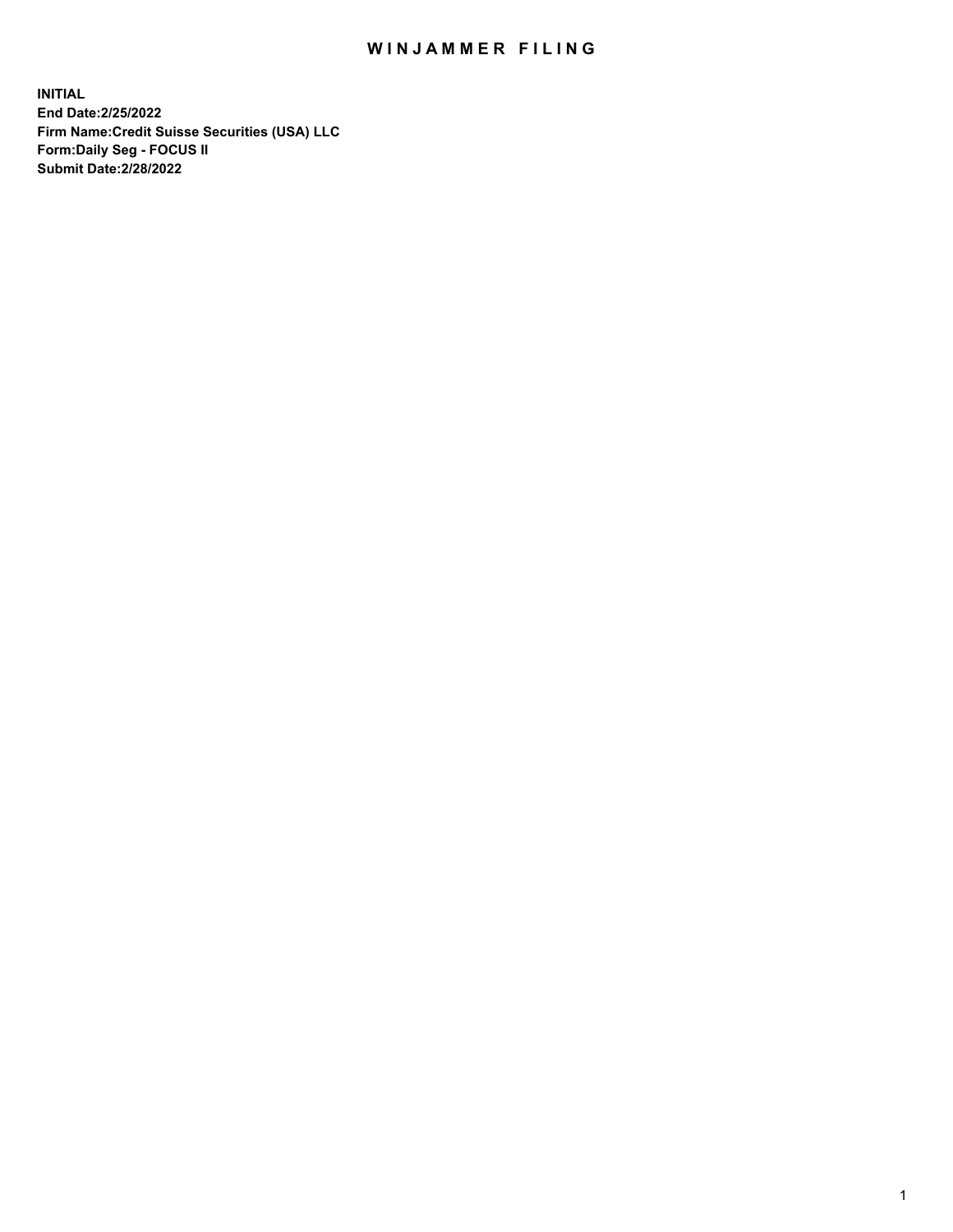**INITIAL**

## **End Date:2/25/2022 Firm Name:Credit Suisse Securities (USA) LLC Form:Daily Seg - FOCUS II Submit Date:2/28/2022**

## **Daily Segregation - Cover Page**

| Name of Company<br><b>Contact Name</b>                                                                                                                                                                                                                                                                                         | <b>Credit Suisse Securities (USA)</b><br><b>LLC</b><br><b>Alexander Baptiste</b> |
|--------------------------------------------------------------------------------------------------------------------------------------------------------------------------------------------------------------------------------------------------------------------------------------------------------------------------------|----------------------------------------------------------------------------------|
| <b>Contact Phone Number</b>                                                                                                                                                                                                                                                                                                    | 919-994-6223                                                                     |
| <b>Contact Email Address</b>                                                                                                                                                                                                                                                                                                   | alexander.baptiste@credit-suiss<br>e.com                                         |
| FCM's Customer Segregated Funds Residual Interest Target (choose one):<br>a. Minimum dollar amount: ; or<br>b. Minimum percentage of customer segregated funds required:% ; or<br>c. Dollar amount range between: and; or<br>d. Percentage range of customer segregated funds required between: % and %.                       | $\frac{0}{\frac{5}{0}}$<br>0 <sub>0</sub>                                        |
| FCM's Customer Secured Amount Funds Residual Interest Target (choose one):<br>a. Minimum dollar amount: ; or<br>b. Minimum percentage of customer secured funds required:% ; or<br>c. Dollar amount range between: and; or<br>d. Percentage range of customer secured funds required between:% and%.                           | $\frac{0}{5}$<br>$\underline{0} \underline{0}$<br>0 <sub>0</sub>                 |
| FCM's Cleared Swaps Customer Collateral Residual Interest Target (choose one):<br>a. Minimum dollar amount: ; or<br>b. Minimum percentage of cleared swaps customer collateral required:% ; or<br>c. Dollar amount range between: and; or<br>d. Percentage range of cleared swaps customer collateral required between:% and%. | $\frac{0}{5}$<br>0 <sub>0</sub><br>0 <sub>0</sub>                                |

Attach supporting documents CH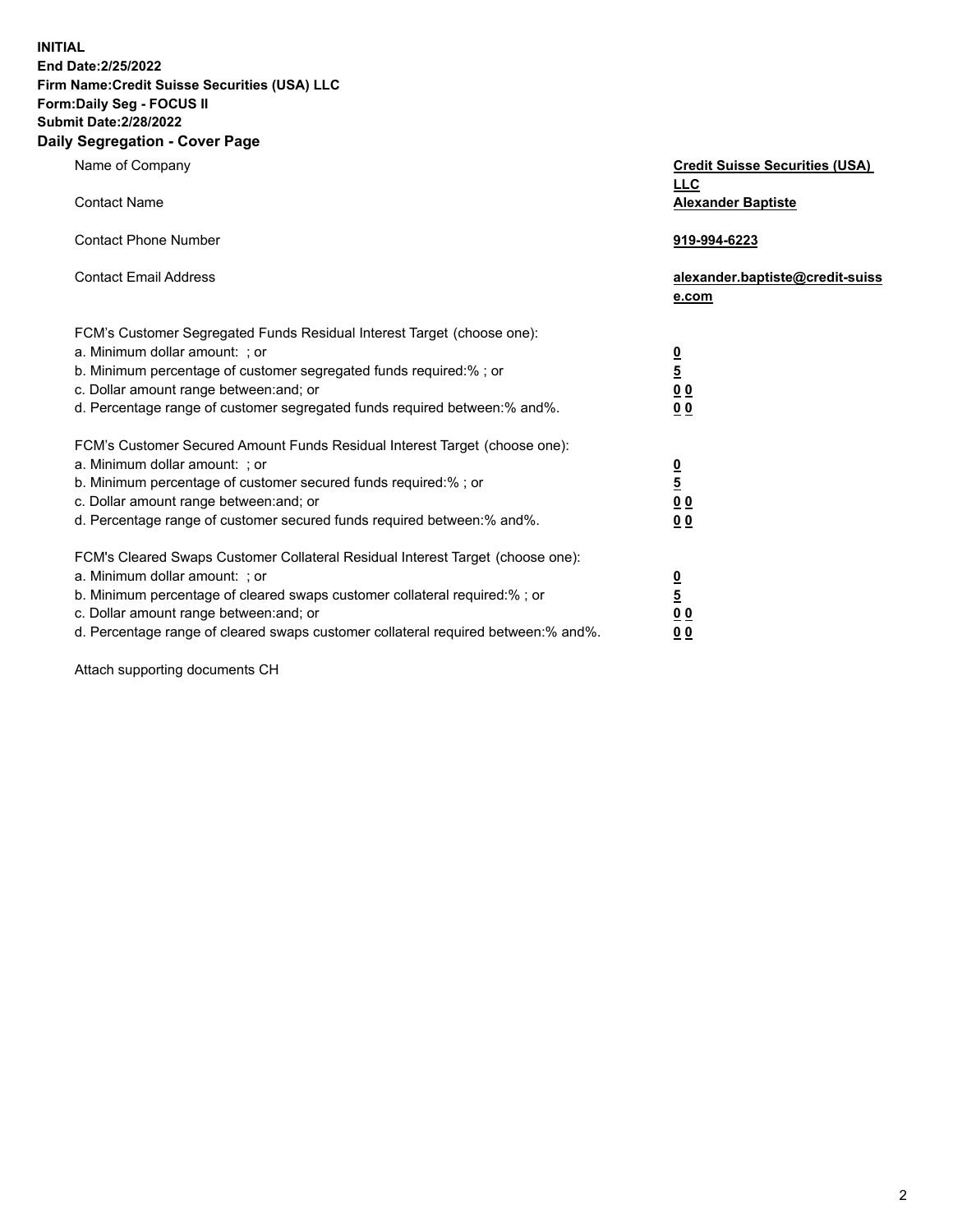**INITIAL End Date:2/25/2022 Firm Name:Credit Suisse Securities (USA) LLC Form:Daily Seg - FOCUS II Submit Date:2/28/2022**

## **Daily Segregation - Secured Amounts**

|     | Foreign Futures and Foreign Options Secured Amounts                                         |                                  |
|-----|---------------------------------------------------------------------------------------------|----------------------------------|
|     | Amount required to be set aside pursuant to law, rule or regulation of a foreign            | $0$ [7305]                       |
|     | government or a rule of a self-regulatory organization authorized thereunder                |                                  |
| 1.  | Net ledger balance - Foreign Futures and Foreign Option Trading - All Customers             |                                  |
|     | A. Cash                                                                                     | 3,281,601,199 [7315]             |
|     | B. Securities (at market)                                                                   | 175,519,870 [7317]               |
| 2.  | Net unrealized profit (loss) in open futures contracts traded on a foreign board of trade   | -1,532,482,355 [7325]            |
| 3.  | Exchange traded options                                                                     |                                  |
|     | a. Market value of open option contracts purchased on a foreign board of trade              | 7,321,546 [7335]                 |
|     |                                                                                             |                                  |
| 4.  | b. Market value of open contracts granted (sold) on a foreign board of trade                | -734,535 [7337]                  |
|     | Net equity (deficit) (add lines 1. 2. and 3.)                                               | 1,931,225,725 [7345]             |
| 5.  | Account liquidating to a deficit and account with a debit balances - gross amount           | 5,307,023 [7351]                 |
|     | Less: amount offset by customer owned securities                                            | -4,595,073 [7352] 711,950 [7354] |
| 6.  | Amount required to be set aside as the secured amount - Net Liquidating Equity              | 1,931,937,675 [7355]             |
|     | Method (add lines 4 and 5)                                                                  |                                  |
| 7.  | Greater of amount required to be set aside pursuant to foreign jurisdiction (above) or line | 1,931,937,675 [7360]             |
|     | 6.                                                                                          |                                  |
|     | FUNDS DEPOSITED IN SEPARATE REGULATION 30.7 ACCOUNTS                                        |                                  |
| 1.  | Cash in banks                                                                               |                                  |
|     | A. Banks located in the United States                                                       | 175,604,894 [7500]               |
|     | B. Other banks qualified under Regulation 30.7                                              | 403,295,642 [7520] 578,900,536   |
|     |                                                                                             | [7530]                           |
| 2.  | Securities                                                                                  |                                  |
|     | A. In safekeeping with banks located in the United States                                   | 175,519,870 [7540]               |
|     | B. In safekeeping with other banks qualified under Regulation 30.7                          | 0 [7560] 175,519,870 [7570]      |
| 3.  | Equities with registered futures commission merchants                                       |                                  |
|     | A. Cash                                                                                     | $0$ [7580]                       |
|     | <b>B.</b> Securities                                                                        | $0$ [7590]                       |
|     | C. Unrealized gain (loss) on open futures contracts                                         | $0$ [7600]                       |
|     | D. Value of long option contracts                                                           | $0$ [7610]                       |
|     | E. Value of short option contracts                                                          |                                  |
| 4.  |                                                                                             | 0 [7615] 0 [7620]                |
|     | Amounts held by clearing organizations of foreign boards of trade                           |                                  |
|     | A. Cash                                                                                     | $0$ [7640]                       |
|     | <b>B.</b> Securities                                                                        | $0$ [7650]                       |
|     | C. Amount due to (from) clearing organization - daily variation                             | $0$ [7660]                       |
|     | D. Value of long option contracts                                                           | $0$ [7670]                       |
|     | E. Value of short option contracts                                                          | 0 [7675] 0 [7680]                |
| 5.  | Amounts held by members of foreign boards of trade                                          |                                  |
|     | A. Cash                                                                                     | 3,532,579,795 [7700]             |
|     | <b>B.</b> Securities                                                                        | $0$ [7710]                       |
|     | C. Unrealized gain (loss) on open futures contracts                                         | -1,619,326,062 [7720]            |
|     | D. Value of long option contracts                                                           | 7,321,546 [7730]                 |
|     | E. Value of short option contracts                                                          | -734,535 [7735] 1,919,840,744    |
|     |                                                                                             | [7740]                           |
| 6.  | Amounts with other depositories designated by a foreign board of trade                      | $0$ [7760]                       |
| 7.  | Segregated funds on hand                                                                    | $0$ [7765]                       |
| 8.  | Total funds in separate section 30.7 accounts                                               | 2,674,261,150 [7770]             |
| 9.  | Excess (deficiency) Set Aside for Secured Amount (subtract line 7 Secured Statement         | 742,323,475 [7380]               |
|     | Page 1 from Line 8)                                                                         |                                  |
| 10. | Management Target Amount for Excess funds in separate section 30.7 accounts                 | 96,596,884 [7780]                |
| 11. | Excess (deficiency) funds in separate 30.7 accounts over (under) Management Target          | 645,726,591 [7785]               |
|     |                                                                                             |                                  |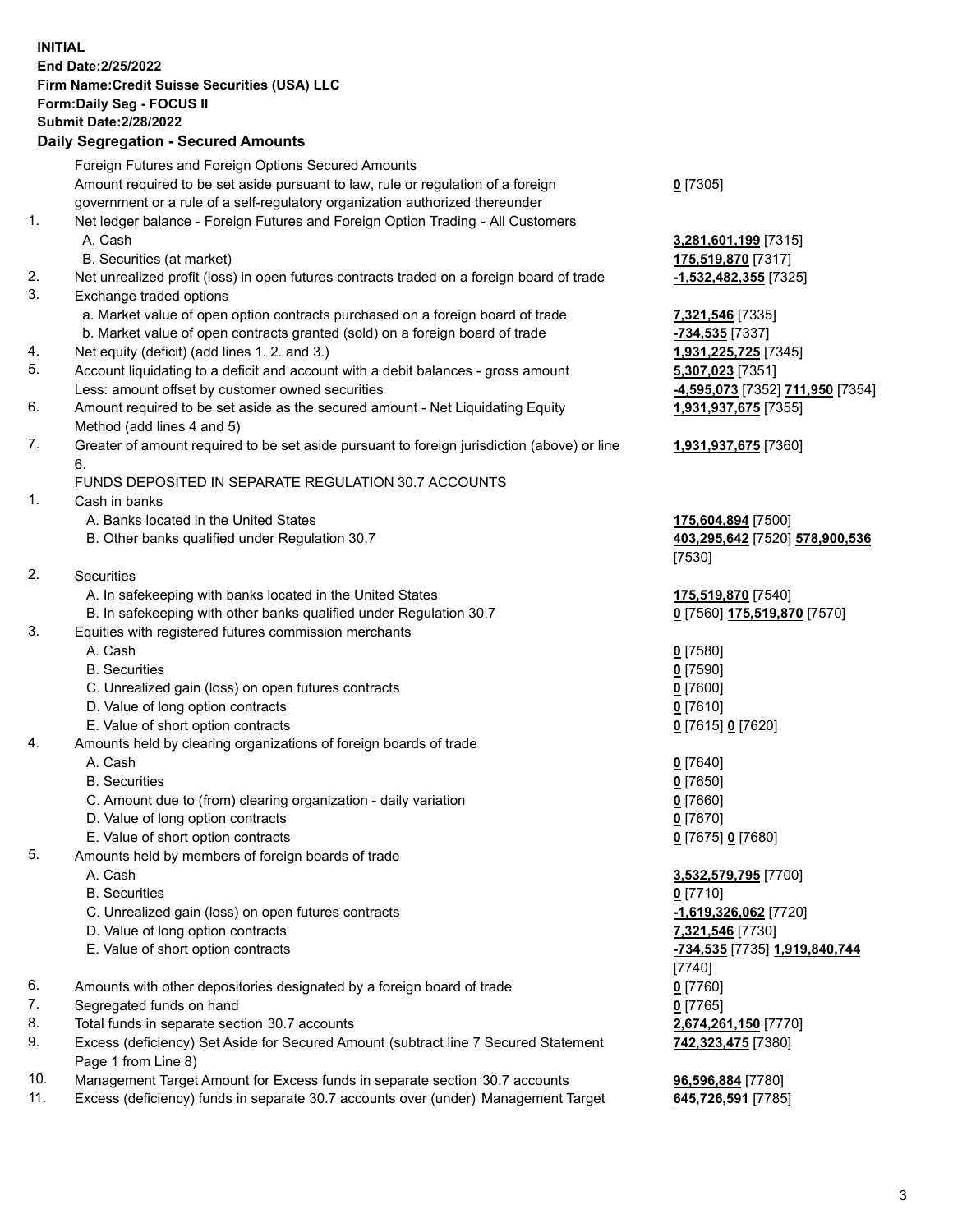|     | <b>INITIAL</b>                                                                                             |                                         |
|-----|------------------------------------------------------------------------------------------------------------|-----------------------------------------|
|     | End Date: 2/25/2022                                                                                        |                                         |
|     | Firm Name: Credit Suisse Securities (USA) LLC                                                              |                                         |
|     | Form: Daily Seg - FOCUS II                                                                                 |                                         |
|     | <b>Submit Date:2/28/2022</b>                                                                               |                                         |
|     | Daily Segregation - Segregation Statement                                                                  |                                         |
|     | SEGREGATION REQUIREMENTS(Section 4d(2) of the CEAct)                                                       |                                         |
| 1.  | Net ledger balance                                                                                         |                                         |
|     | A. Cash                                                                                                    | 1,221,010,903 [7010]                    |
|     | B. Securities (at market)                                                                                  | 641,318,654 [7020]                      |
| 2.  | Net unrealized profit (loss) in open futures contracts traded on a contract market                         | 1,596,018 [7030]                        |
| 3.  | Exchange traded options                                                                                    |                                         |
|     | A. Add market value of open option contracts purchased on a contract market                                | 85,649,296 [7032]                       |
|     | B. Deduct market value of open option contracts granted (sold) on a contract market                        | -64,335,210 [7033]                      |
| 4.  | Net equity (deficit) (add lines 1, 2 and 3)                                                                | 1,885,239,661 [7040]                    |
| 5.  | Accounts liquidating to a deficit and accounts with                                                        |                                         |
|     | debit balances - gross amount                                                                              | 41,090,081 [7045]                       |
|     | Less: amount offset by customer securities                                                                 | -40,946,641 [7047] 143,440 [7050]       |
| 6.  | Amount required to be segregated (add lines 4 and 5)                                                       | 1,885,383,101 [7060]                    |
|     | FUNDS IN SEGREGATED ACCOUNTS                                                                               |                                         |
| 7.  | Deposited in segregated funds bank accounts                                                                |                                         |
|     | A. Cash                                                                                                    | 421,392,264 [7070]                      |
|     | B. Securities representing investments of customers' funds (at market)                                     | $0$ [7080]                              |
|     | C. Securities held for particular customers or option customers in lieu of cash (at                        | 490,478,866 [7090]                      |
| 8.  | market)                                                                                                    |                                         |
|     | Margins on deposit with derivatives clearing organizations of contract markets                             |                                         |
|     | A. Cash                                                                                                    | 995,079,363 [7100]                      |
|     | B. Securities representing investments of customers' funds (at market)                                     | $0$ [7110]                              |
|     | C. Securities held for particular customers or option customers in lieu of cash (at                        | 150,839,788 [7120]                      |
| 9.  | market)                                                                                                    |                                         |
| 10. | Net settlement from (to) derivatives clearing organizations of contract markets<br>Exchange traded options | -10,149,754 [7130]                      |
|     | A. Value of open long option contracts                                                                     |                                         |
|     | B. Value of open short option contracts                                                                    | 85,649,296 [7132]<br>-64,335,210 [7133] |
| 11. | Net equities with other FCMs                                                                               |                                         |
|     | A. Net liquidating equity                                                                                  | 163,391 [7140]                          |
|     | B. Securities representing investments of customers' funds (at market)                                     | $0$ [7160]                              |
|     | C. Securities held for particular customers or option customers in lieu of cash (at                        | $0$ [7170]                              |
|     | market)                                                                                                    |                                         |
| 12. | Segregated funds on hand                                                                                   | $0$ [7150]                              |
| 13. | Total amount in segregation (add lines 7 through 12)                                                       | 2,069,118,004 [7180]                    |
| 14. | Excess (deficiency) funds in segregation (subtract line 6 from line 13)                                    | 183,734,903 [7190]                      |
| 15. | Management Target Amount for Excess funds in segregation                                                   | 94,269,155 [7194]                       |
| 16. | Excess (deficiency) funds in segregation over (under) Management Target Amount                             | 89,465,748 [7198]                       |
|     | <b>Excess</b>                                                                                              |                                         |